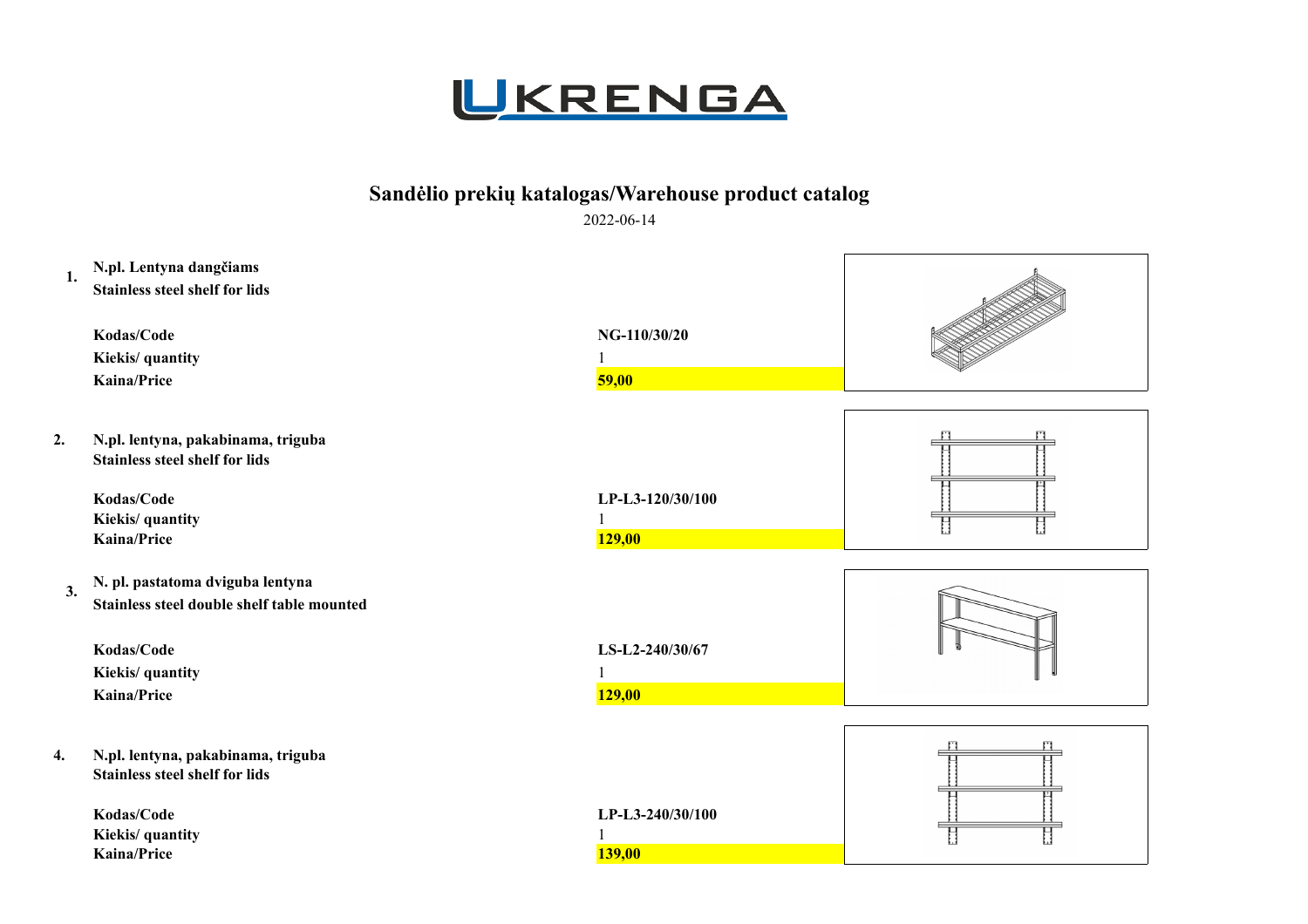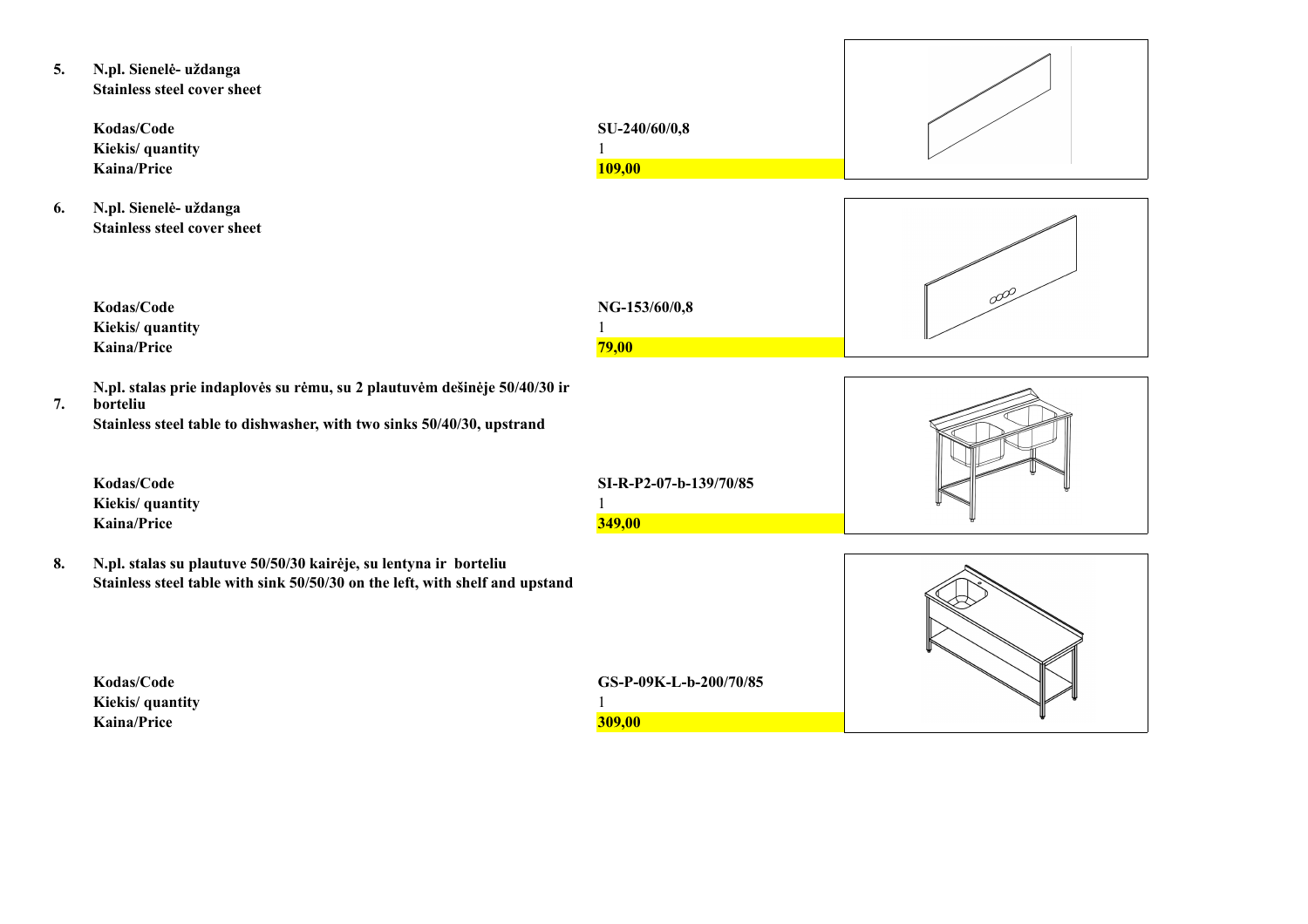**N.pl. stalas su plautuve 50/60/30 centre, lentyna/dugnas, dalinė lentyna** 

**9. kairėje, dešinėje vieta indaplovei, bortelis Stainless steel table with sink 50/60/30 in the centre, with partial shelf on the left and upstand**

| Kodas/Code<br>Kiekis/ quantity<br>Kaina/Price                                                                                                                                                                                                                                                                                                                                | NG-GS-P-12-L2-b-240/65/90<br>269,00         |  |
|------------------------------------------------------------------------------------------------------------------------------------------------------------------------------------------------------------------------------------------------------------------------------------------------------------------------------------------------------------------------------|---------------------------------------------|--|
| N. pl. spintelė su varstomomis durelėmis, plautuvė 40/50/25 dešinėje,<br>11. lentyna/dugnas, su borteliu, skylė maišytuvui ir skylė kairėje<br>komunikacijoms<br>Stainless steel storage table with hinged doors, sink 40/50/25 right, shelf,<br>upstand, hole for the mixer and hole for the pipe on the left upper corner<br>Kodas/Code<br>Kiekis/ quantity<br>Kaina/Price | GS-DV-P-06D-L-b-89,3/70/90<br><b>289,00</b> |  |

|  | v       |  |
|--|---------|--|
|  | ٠<br>۰, |  |
|  |         |  |

| 12. |  |  |  | N. pl. stalas su 2 lentynomis ir su ratukais |  |
|-----|--|--|--|----------------------------------------------|--|
|     |  |  |  |                                              |  |

**Kiekis/ quantity** 1 **Kaina/Price** 229,00



 $\overline{\phantom{a}}$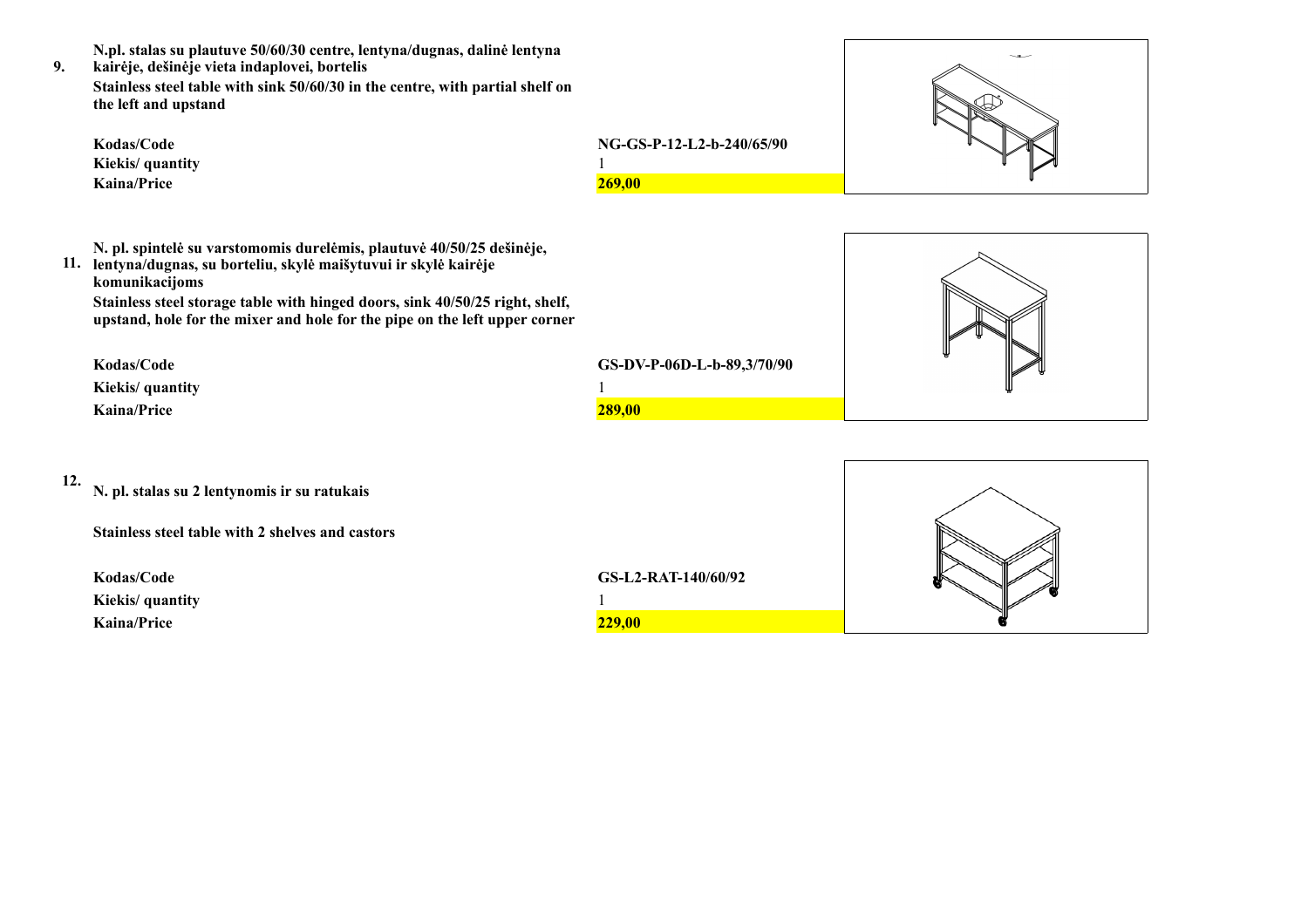**15. N. pl. trapas Stainless steel drain**

|     | <b>Stainless steel drain</b>                                                                            |                            |                     |
|-----|---------------------------------------------------------------------------------------------------------|----------------------------|---------------------|
|     | Kodas/Code<br>Kiekis/ quantity<br><b>Kaina/Price</b>                                                    | KT-24/24/22<br>10<br>89,00 | Gaubtas<br>Korpusa. |
|     |                                                                                                         |                            |                     |
|     | 16. N. pl. stelažas 4 lentynų<br><b>Stainless steel rack 4 shelves</b>                                  |                            |                     |
|     | Kodas/Code                                                                                              | STV-L4-80/90/180           |                     |
|     | Kiekis/ quantity                                                                                        | $\sqrt{2}$                 |                     |
|     | <b>Kaina/Price</b>                                                                                      | <b>169,00</b>              |                     |
| 17. | N. pl. stelažas 4 lentynų. Išpjautu kampu. Dvi viršutinės lentynos<br>paprastos, dvi apatinės strypinės |                            |                     |
|     | Stainless steel rack 4 shelves. Cut at an angle. Two upper shelves are<br>simple, two lower from grinds |                            |                     |
|     | Kodas/Code                                                                                              | NG-STV-S2-L2-100/60/180    |                     |
|     | Kiekis/ quantity                                                                                        |                            |                     |
|     | <b>Kaina/Price</b>                                                                                      | <b>129,00</b>              |                     |
|     | N. pl. rėmas su lentyna                                                                                 |                            |                     |
| 18. | Stainless steel frame with shelf                                                                        |                            |                     |
|     |                                                                                                         |                            |                     |
|     | Kodas/Code<br>Kiekis/ quantity                                                                          | NG-R-L-150/80/80           |                     |
|     | Kaina/Price                                                                                             | 59,00                      |                     |
|     |                                                                                                         |                            |                     |

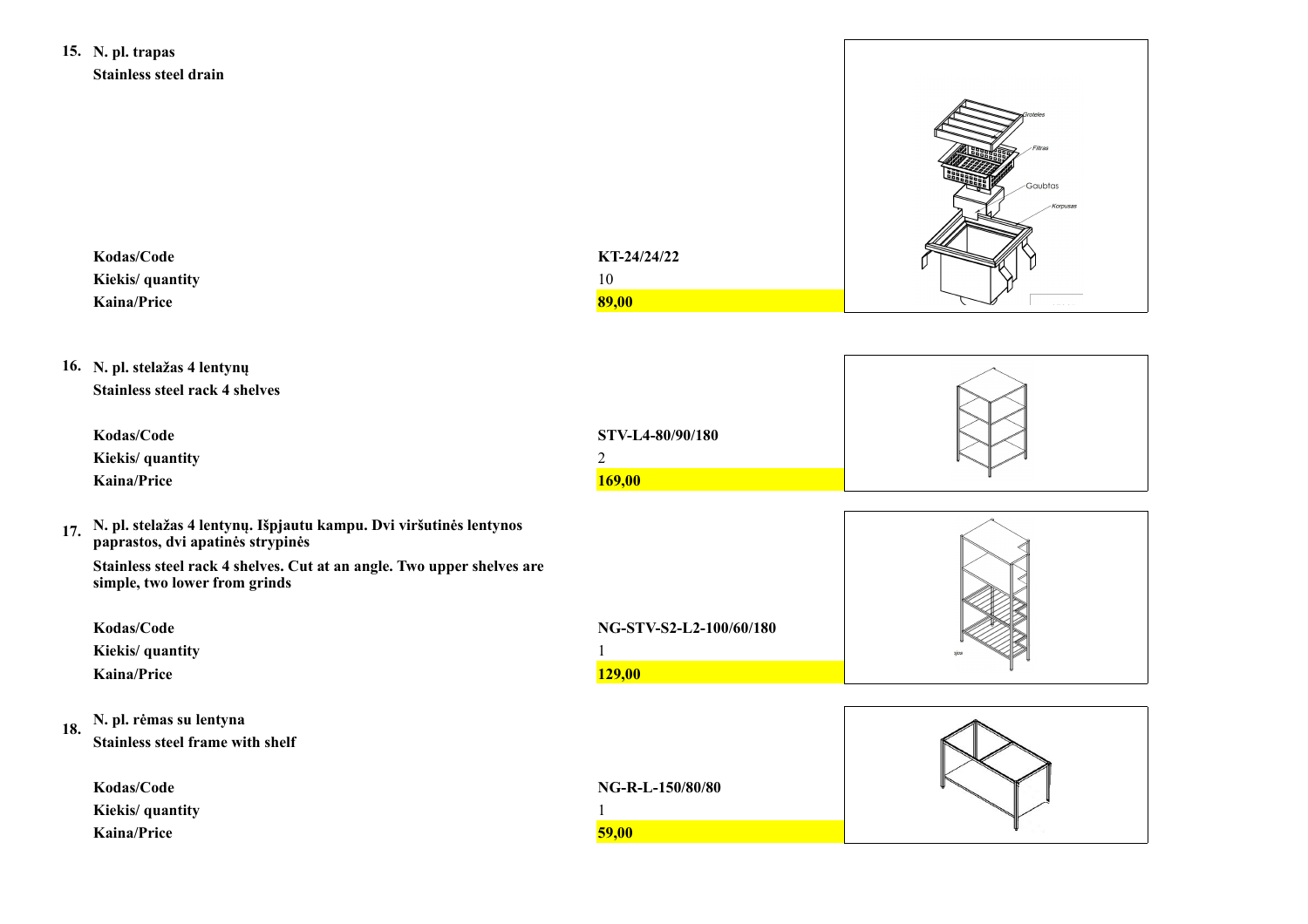| 19.<br>Kodas/Code<br>Kiekis/ quantity<br><b>Kaina/Price</b> | N. pl. stalviršis su 2 plautuvėmis 40/40/25 dešinėje ir borteliu<br>Stainless steel table top with 2 sinks 40/40/25 on the right side and upstand | GST-P2-b-220/60/4<br><b>189,00</b> |  |
|-------------------------------------------------------------|---------------------------------------------------------------------------------------------------------------------------------------------------|------------------------------------|--|
| 20.<br>Kodas/Code<br>Kiekis/ quantity<br><b>Kaina/Price</b> | N. pl. stalviršis su plautuve 40/40/20 viduryje<br>Stainless steel table top with sink 40/40/20 in the middle                                     | GST-P-180/60/3<br><b>139,00</b>    |  |
| 21.<br>Kodas/Code<br>Kiekis/ quantity<br><b>Kaina/Price</b> | N. pl. universalus stovas su lentyna, be plokštelių kampuose<br>Stainless steel universal stand with shelf, without plates in the corners         | SK-L-PK-138/84/85<br>109,00        |  |
| 22.<br>Kodas/Code<br>Kiekis/ quantity<br>Kaina/Price        | N.pl. stalviršis su tiesiu borteliu 60 mm aukščio<br>Stainless steel table top with 60 mm upstand                                                 | GST-b-253/72/4<br><b>119,00</b>    |  |